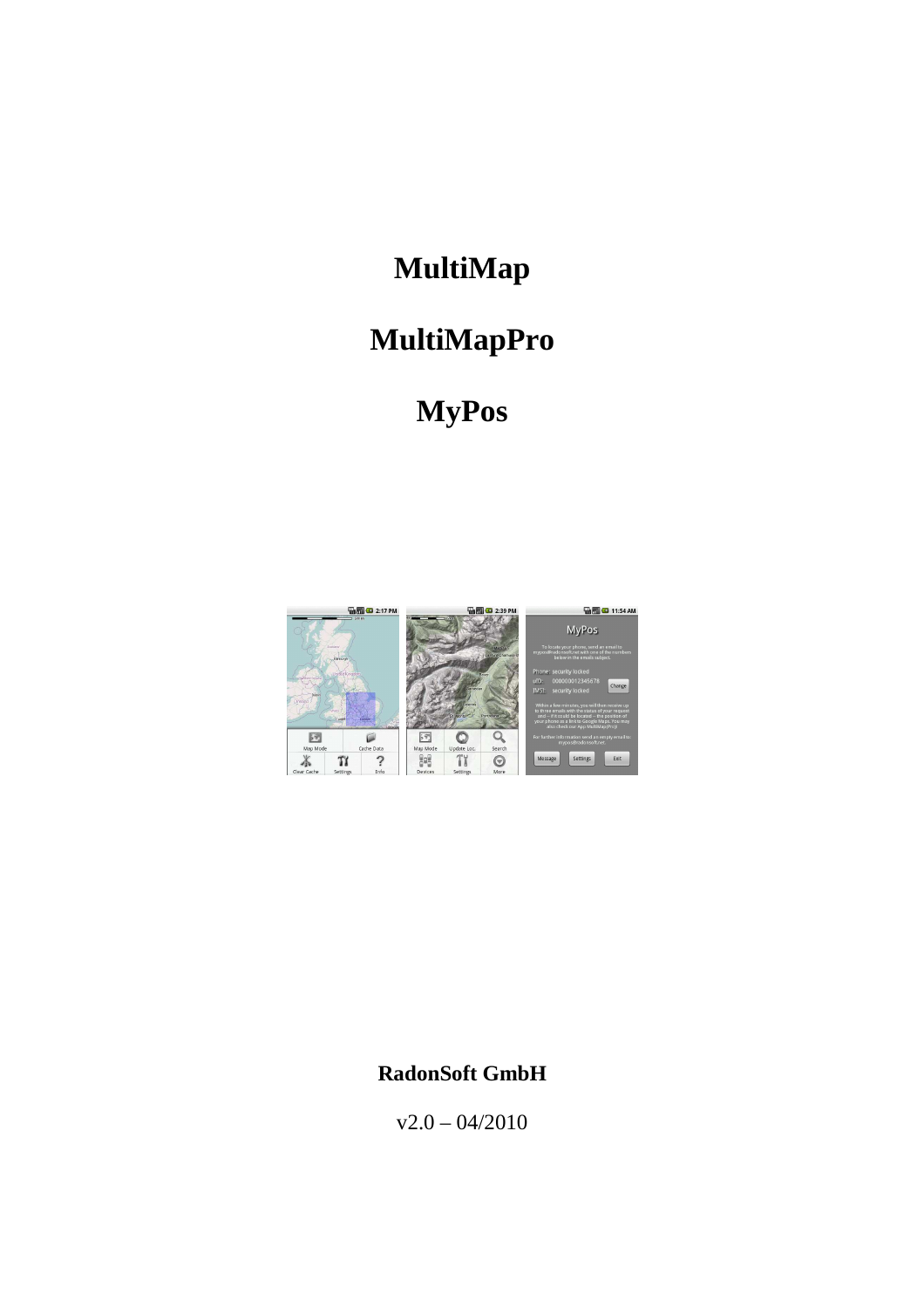#### **Overview**

MultiMap and MultiMapPro are applications running on Android phones designed to display and organize maps in various formats like Google and several OpenStreetMap types for cycling, skiing and more. Map data is loaded from the Internet only once, as it is cached locally on the phone's sd card for faster access and to save network bandwidth.

An advanced caching option allows to preload mapping data to the phone when it is connected to the Internet through a high-speed connection (WiFi etc.) thus minimizing the required internet bandwidth during outdoor activities.

GPS and network based positioning data can be used to display your own position on the selected map with additional data like speed and approx. height.

MultiMapPro adds positioning and free messaging capabilities with other Android phones. All phones to be integrated with MultiMapPro need to run RadonSoft's free MyPos App and the phones need to have Internet connectivity. The network bandwidth required for position data and messages is extremely low though. MultiMapPro also adds search functionality for places, cities etc. – upon search, the best match is displayed on the map currently selected.

#### **MultiMap**

MultiMap starts with a display of the last selected map. If activated, your current position is shown on the map and the map is automatically centred to that position.

Through the application's Menu, you have access to several optional settings that control the behaviour:

- **Map Mode** allows selection of various maps; a list with links to the maps currently implemented can be found in the reference section at the end of this document.
- **Cache Data** enables a rectangle that defines the map area to be preloaded. Hit the phone's "back" button to start caching, after you entered the detail level to use.
- **Clear Cache** allows you to remove previously cached data from the SD card to free space or delete outdated maps. Selection can be made by map or date.
- Settings lead you to two options "Display own position" and "Center map on update". Both options do what they suggest; enable or disable them as required.
- **Info** displays upgrade information to MultiMapPro with a direct link to Google Market.

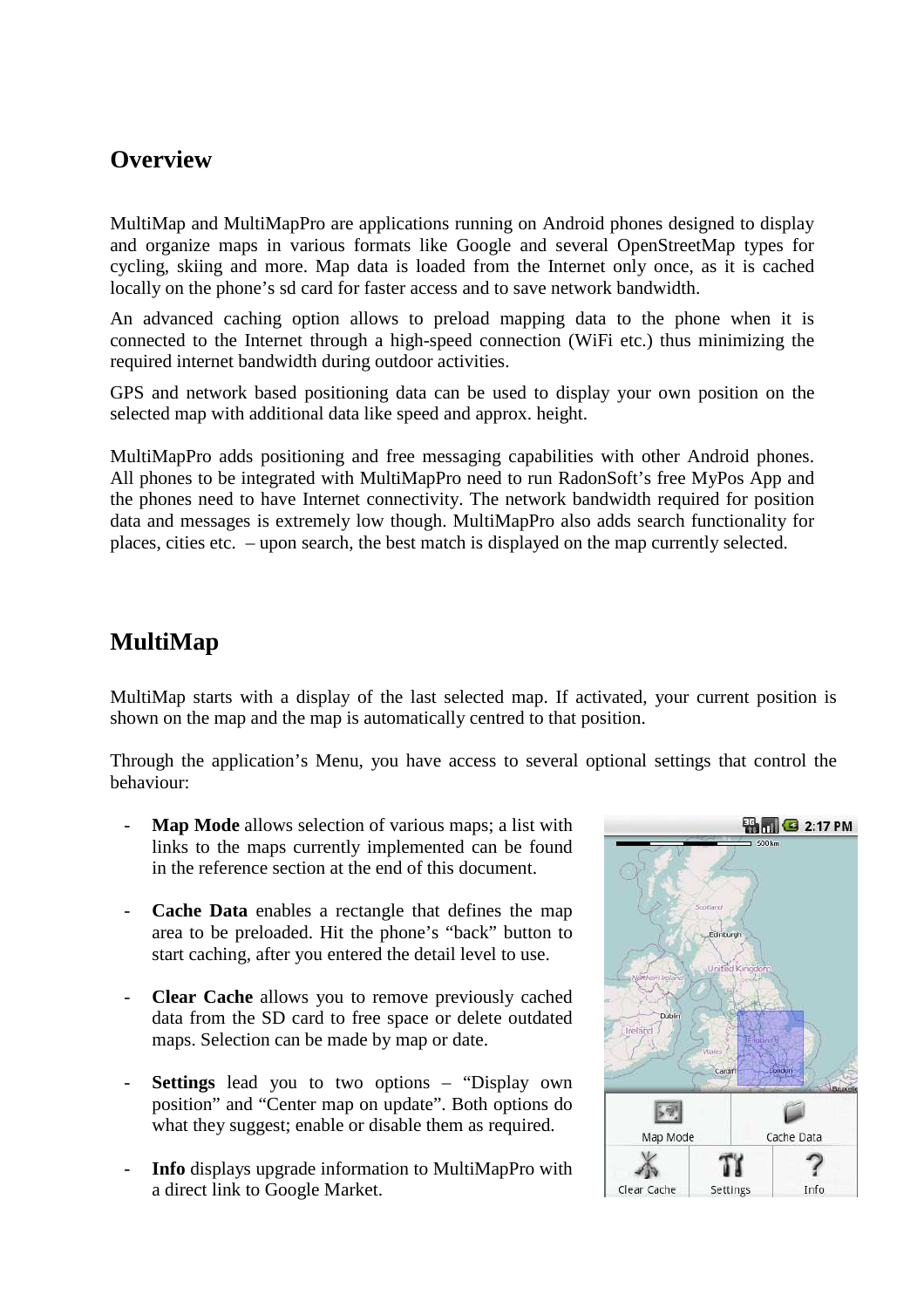#### **MultiMapPro**

MultiMapPro adds various options to the functionality available in the standard version of MultiMap. Like in MultiMap, the map last selected is displayed upon start and you may set up the options through the application's Menu:

- Map Mode as in MultiMap, this selects between various maps to display. A full list can be found in the reference section at the end of this document. Concerning the other functions of MultiMapPro, all maps behave identical so you may choose the map that best suits your specific requirements (cycling, skiing etc.).
- Update Location updates the location of all phones set up in the "Devices" menu as well as your own position (if enabled) exactly once. Depending on network and phone's location, the update takes between a few seconds up to one minute. If enabled, a short notification is displayed upon receiving the position update from a phone with the phone's name.
- **Search** opens a dialog that allows you to enter a place, city or other location. If a match is found, it is displayed on the map with a small blue icon and the map is centred to that position.
- **Devices** lead to a dialog for setting up other phone's data. Each phone to be connected to requires a number, a name and an icon to be used for identification of that phone's owner on the map. Enable an icon for your own phone if you also want to display and update that along with the other devices (suggested). Depending on the MyPos settings and the network operator the target phone is using, the number entered here may either be the actual phone's number, it's unique IMEI or, in case MyPos security is enabled, a custom UID you set up individually on the target phone. Check the entries that MyPos displays on the target phone if in doubt what to enter here. If others should be able to request your position and to send messages to your phone, you need to tell them your own number, IMEI or UID as displayed in your own MyPos settings. The name beside "Your own position" is used to identify yourself in Messages to others, so it is suggested to enter something meaningful here (**not** "Myself" as shown on the right).



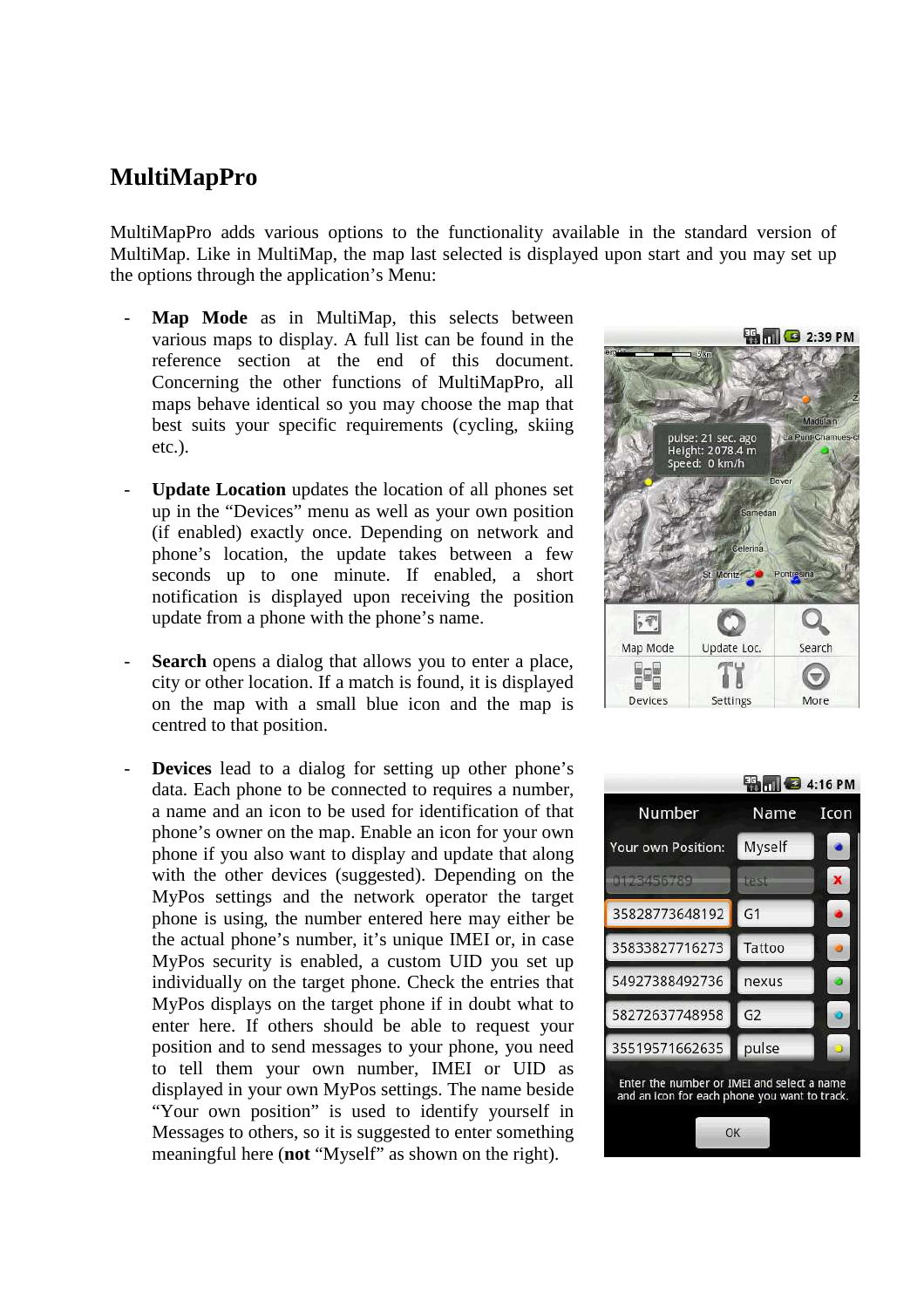**Settings** brings up a dialog to specify various options regarding the application's behaviour during position updates. Enable *Auto Update* in the *Position of other devices* section to request cyclic position updates. Set up the time between two updates in the *Minutes* field.

If *Notification on update* is enabled, a short notification is shown each time a position update is received from a phone. The notification includes the phone's name (as set up in the *Devices* dialog) and the update type – either Network or GPS.

The *Center Map on Update* section controls the behaviour of the map during position updates. *Center all positions* will calculate the "gravity" center of all positions currently available and center the map accordingly**.** *Center own position* will always center the map to your last known own position and *Never* will not alter the map's center upon position updates. If *Auto scale Map* is enabled, MultiMapPro recalculates the map scaling and boarders upon each update and sets the map accordingly. This feature is useful for an initial set up or if all participants move in a certain direction (e.g., several cars on the motorway). In other cases, however, you will probably want to disable this feature and simply manually control the map scaling and boarders.

*Update Type* selects between *GPS Only* and *Network and GPS*. Select the former, if you do not want position updates calculated from the phone's network. This can be useful if using MultiMapPro in an area with only very few transmission cells (e.g., in the mountains or countryside), as the position of the phone's may then jump significant distances (a few kilometres) between updates due to the inaccuracy of the network positions. Selecting *GPS Only*, however, require all phones to get GPS updates, so it is limited to outdoor usage.

Use the settings in *Update Own position* to specify how you want your own position to be updated – *Permanent*



| <b>EN 10:29 AM</b>   |
|----------------------|
| <b>Settings</b>      |
| Auto scale Map       |
| <b>Update Type:</b>  |
| <b>GPS Only</b>      |
| Network and GPS      |
| Update own position: |
| Permanent            |
| With other devices   |
| Cancel<br>OK         |

or *With other devices* only. While the former ensures your position to be always up-todate, it uses more battery as the GPS will be switched on permanently.

Once you see other devices icons on the map, you may short-tap them for more information about the phone's position – it's name, current speed and approx. altitude. In case the target phone's position is retrieved from network only, speed and altitude are not available and will show as 0.

Long-tap a phones icon to get a menu with two options: *Update device position* and **Send message to device**. The first will update the device's position once, without updating anything else. The second will bring up a dialog for sending a short message to the target phone. This dialog is exactly the same as for MyPos – the fields are prefilled with your name and the target phones IMEI or UID, as set up in the *Devices* dialog.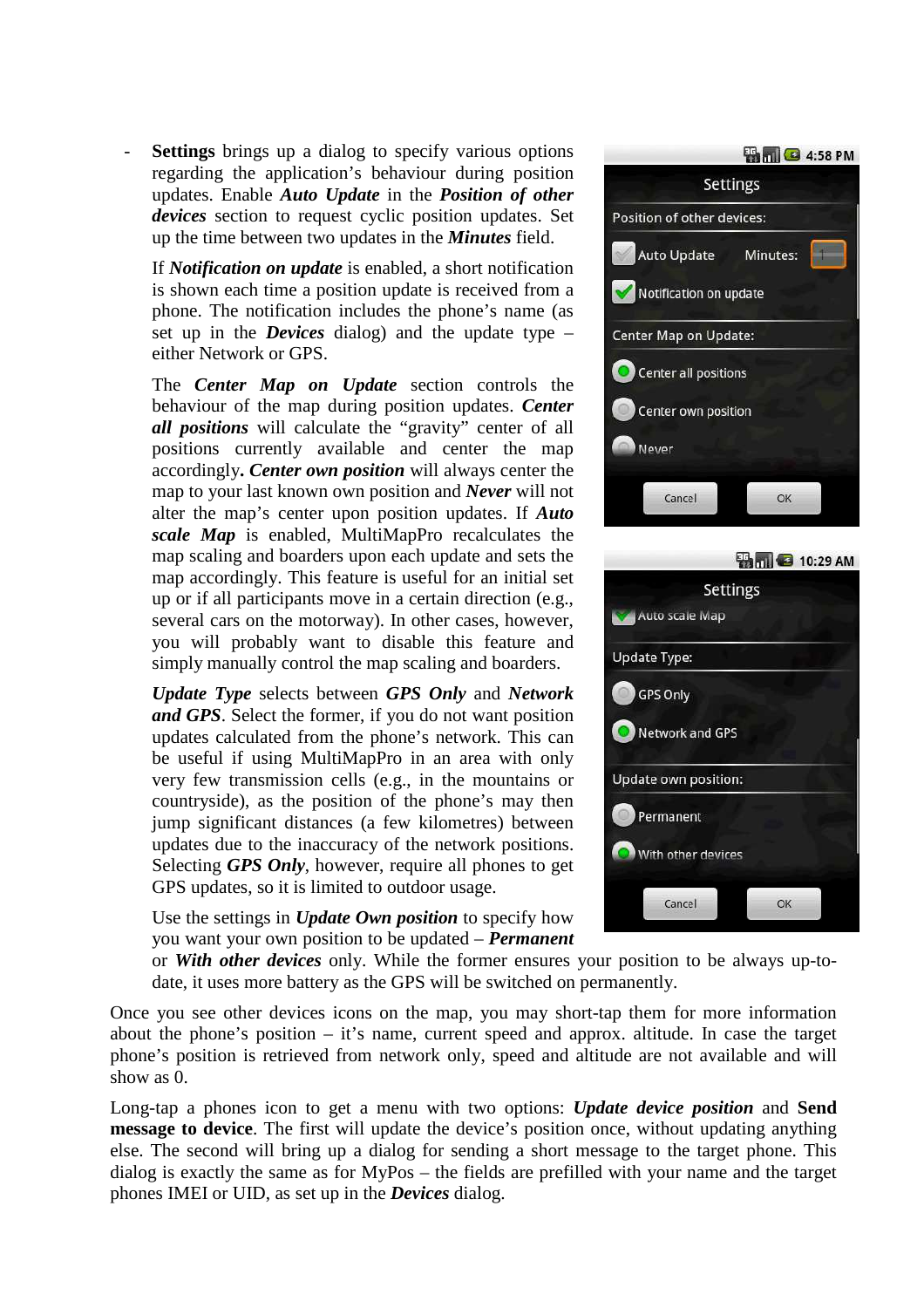### **MyPos**

MyPos installs a service on your Android phone that holds a permanent connection from your phone, through the Internet to one of our servers. This is required, as all Android phones implement a very secure firewall with nat (network address translation) that prevents any service originating in the outside network (Internet) from establishing a connection to your phone.

While the connection itself does not consume any significant bandwidth, most network operators will cut the connection if there is no data sent through it for a certain amount of time. Although there is no dedicated information available about this, our tests show that this time seems to vary between 30 minutes (e.g., T-Mobile and most other network operators in Europe) and 10 minutes (e.g., Swiss Sunrise).

Due to the above limitation, a small "keep alive" packet is sent after a specific timeout, depending on the settings in MyPos. This results in about 50 kB per day, if the network connection of the phone is stable. In case the phone's network connection changes (e.g. from 3G to 2G to no connection or to WiFi), a new connection to our server is automatically established, resulting in a few packets extra data.

In case your phone establishes a WiFi connection, the keep alive time is automatically adjusted to 5 minutes, as this is the most common time interval used by routers and access points. This will slightly increase the required network bandwidth for WiFi connections, but a few additional kB a day should probably hardly matter in case of WiFi.

Once MyPos is installed and running on your phone, you can use its various options:

- Track the phone's position by sending an email to mypos@radonsoft.net
- Use MultiMapPro to display your and other phones position on various maps
- Send free messages to other phones running MyPos

Upon start, MyPos displays a screen with a short usage message along with the available numbers that can be used to track your phone or to send messages to it.

Hit *Change* to set up a custom uID to be used instead of the hardware specific IMEI. This will prevent others, from simply using your phone number or IMEI to request position updates or send messages to your phone.

If you set up a uID, the phone's number and IMSI (a number specific to your network operators SIM card) can no longer be used to identify your phone and the corresponding fields with show "security locked" (as shown on the right).

Even when not using a uID, you may find your *Phone* field empty. This indicates, that your network operator does not allow for retrieval of your own phone number by an application, which seems to be true at least for a number of European operators (Swiss Sunrise, Swisscom, German Simyo etc.). In that case, your phone will not respond to update requests or messages sent to the phone's number.

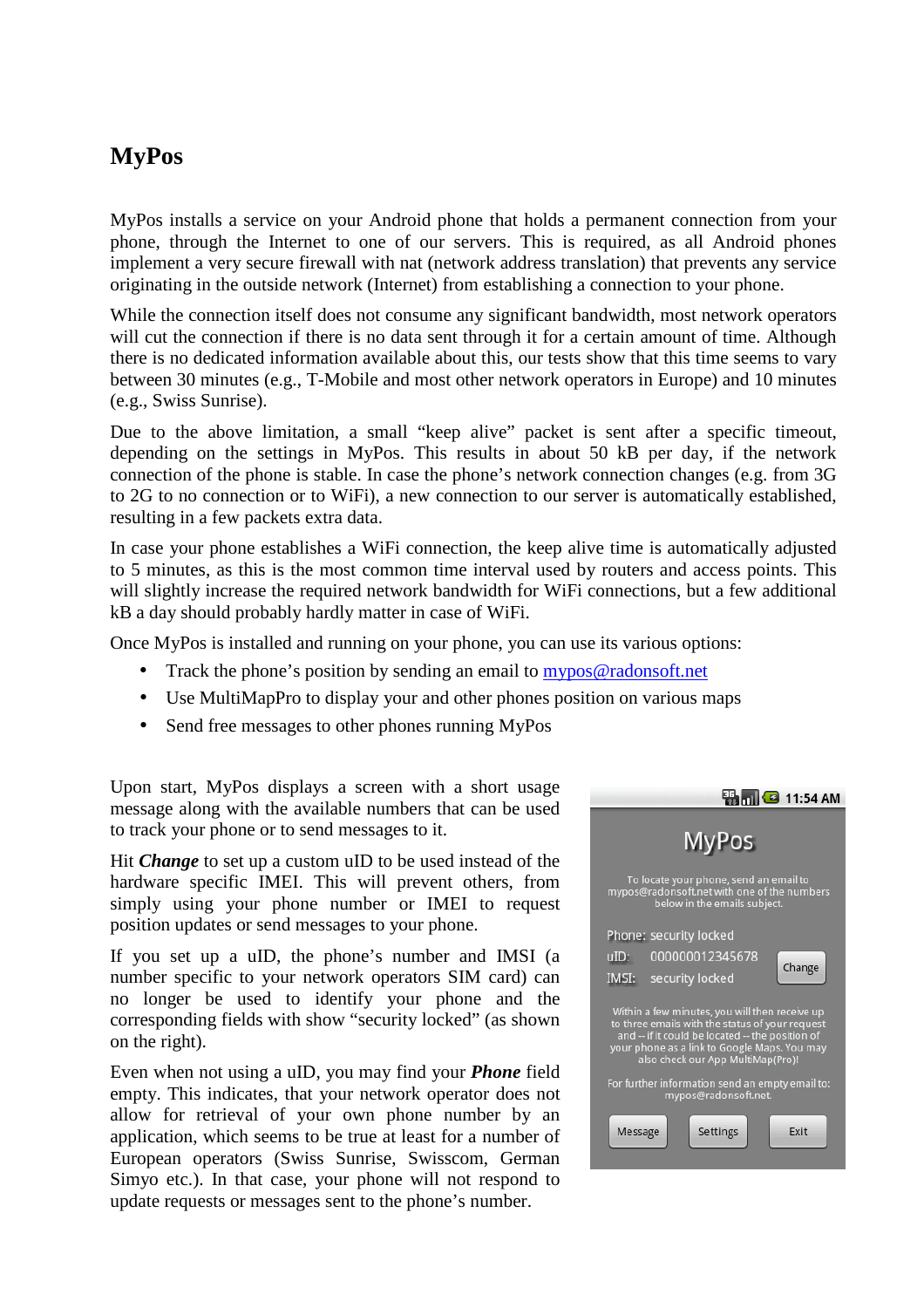Hitting *Settings* will bring up a dialog with four options:

*Vibrate on Message* indicates a message sent to your phone (from either another Phone's MyPos app or through MultiMapPro) with a short vibration sequence.

*Indicate pos request* should be enabled, if you want to see if anyone requests a position update from your phone. In that case, the phone's LED will flash upon a position request until the position is retrieved and sent out to our server. Please note, that certain phones (like the T-Mobile Pulse) do not implement a signal LED, so there will be no indication of an update request on those phones.

*Autokeep alive net* is an option to be enabled if you encounter problems retrieving position updates from your phone or sending Messages to it. Enabling this option will start a sequence in the connection service that will automatically find the optimal time interval for "keep alive" packets. If you disable this option, the "keep alive" interval is reset to the default setting of 25 minutes, so it is suggested to leave this switched on. Please note, that upon first start, it may take up to half a day until the optimal setting is found and the MyPos service runs stable. The value actually used by MyPos can be looked up at the bottom of the message dialog – if that value does not change for a few hours, the optimal value for your network operator is found and MyPos should run stable. In case of switching network operators (another SIM card), it is recommended to switch this option off, restart MyPos and switch the option back on.

Finally, *No position updates* can be enabled to prevent any localization requests to be served by MyPos. The requesting application (or email) will always receive a "No position update" immediately upon sending a position request. You may enable this option, if you want to use MyPos messaging service without displaying your own position to others.

A click on *Message* brings up a dialog for sending a short message to another phone running MyPos. Enter your own name in the *From* field – this name will be displayed to the message receiver at the top of the message. The *To* field needs to be filled with a valid phone number, IMEI, IMSI or uID, depending on the MyPos settings used by the **Message receiver** (not **your** MyPos settings!).

After entering the message, hit *Send* to get the message out to the receiver's phone. If the receiver's phone is running MyPos and registered with our server using the number you entered in the *To* field, a "Message successfully sent" dialog will indicate a successful sending of your message. In a few, rare circumstances, however, the message may nevertheless not be received  $-$  e.g., if the receiver's phone just went offline or if it just changed networks (to / from WiFi). Please keep that in mind – simply request a confirmation in case of critical messages.



On the receiver's phone, the message will be indicated

with a vibration (if enabled) and with an icon in the notification bar (as shown above). Drag the notification bar and click the message to read it or alternatively start MyPos directly. From the message dialog you can directly answer to the Message's sender, e.g., to confirm a message etc..